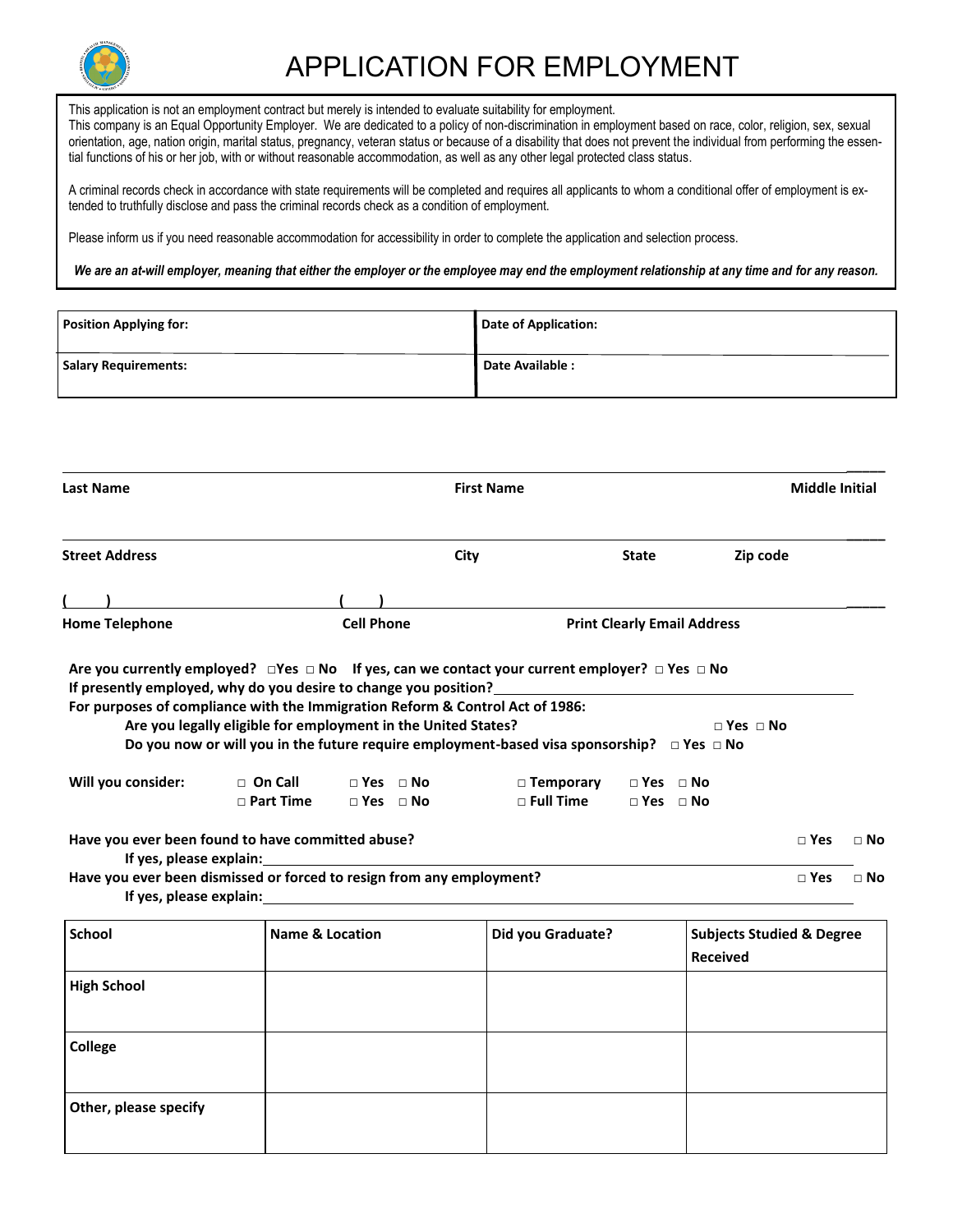| <b>Dates</b> | <b>Employer Information</b>                                                                                                                                                                                                   | <b>Position/Describe Responsibilities</b> | <b>Reason for Leaving</b> |
|--------------|-------------------------------------------------------------------------------------------------------------------------------------------------------------------------------------------------------------------------------|-------------------------------------------|---------------------------|
| From:        |                                                                                                                                                                                                                               |                                           |                           |
| To:          |                                                                                                                                                                                                                               |                                           |                           |
|              |                                                                                                                                                                                                                               |                                           |                           |
|              |                                                                                                                                                                                                                               |                                           |                           |
| From:        |                                                                                                                                                                                                                               |                                           |                           |
| To:          |                                                                                                                                                                                                                               |                                           |                           |
|              |                                                                                                                                                                                                                               |                                           |                           |
|              |                                                                                                                                                                                                                               |                                           |                           |
| From:<br>To: |                                                                                                                                                                                                                               |                                           |                           |
|              |                                                                                                                                                                                                                               |                                           |                           |
|              |                                                                                                                                                                                                                               |                                           |                           |
|              |                                                                                                                                                                                                                               |                                           |                           |
| From:        |                                                                                                                                                                                                                               |                                           |                           |
| To:          |                                                                                                                                                                                                                               |                                           |                           |
|              |                                                                                                                                                                                                                               |                                           |                           |
|              |                                                                                                                                                                                                                               |                                           |                           |
| From:        | Name:                                                                                                                                                                                                                         |                                           |                           |
| To:          | Address: Analysis and Address and Address and Address and Address and Address and Address and Address and Address and Address and Address and Address and Address and Address and Address and Address and Address and Address |                                           |                           |
|              | Supervisor:                                                                                                                                                                                                                   |                                           |                           |
|              | <b>Phone Number:</b>                                                                                                                                                                                                          |                                           |                           |

| Professional License: CNA, NAC, HCA, Other: |
|---------------------------------------------|
| State and License Number:                   |

Professional References: List three professional references who have known you for one year or more:

| Name: | <b>Phone Number:</b> | Email: |
|-------|----------------------|--------|
|       |                      |        |
|       |                      |        |
| Name: | <b>Phone Number:</b> | Email: |
|       |                      |        |
| Name: | <b>Phone Number:</b> | Email: |